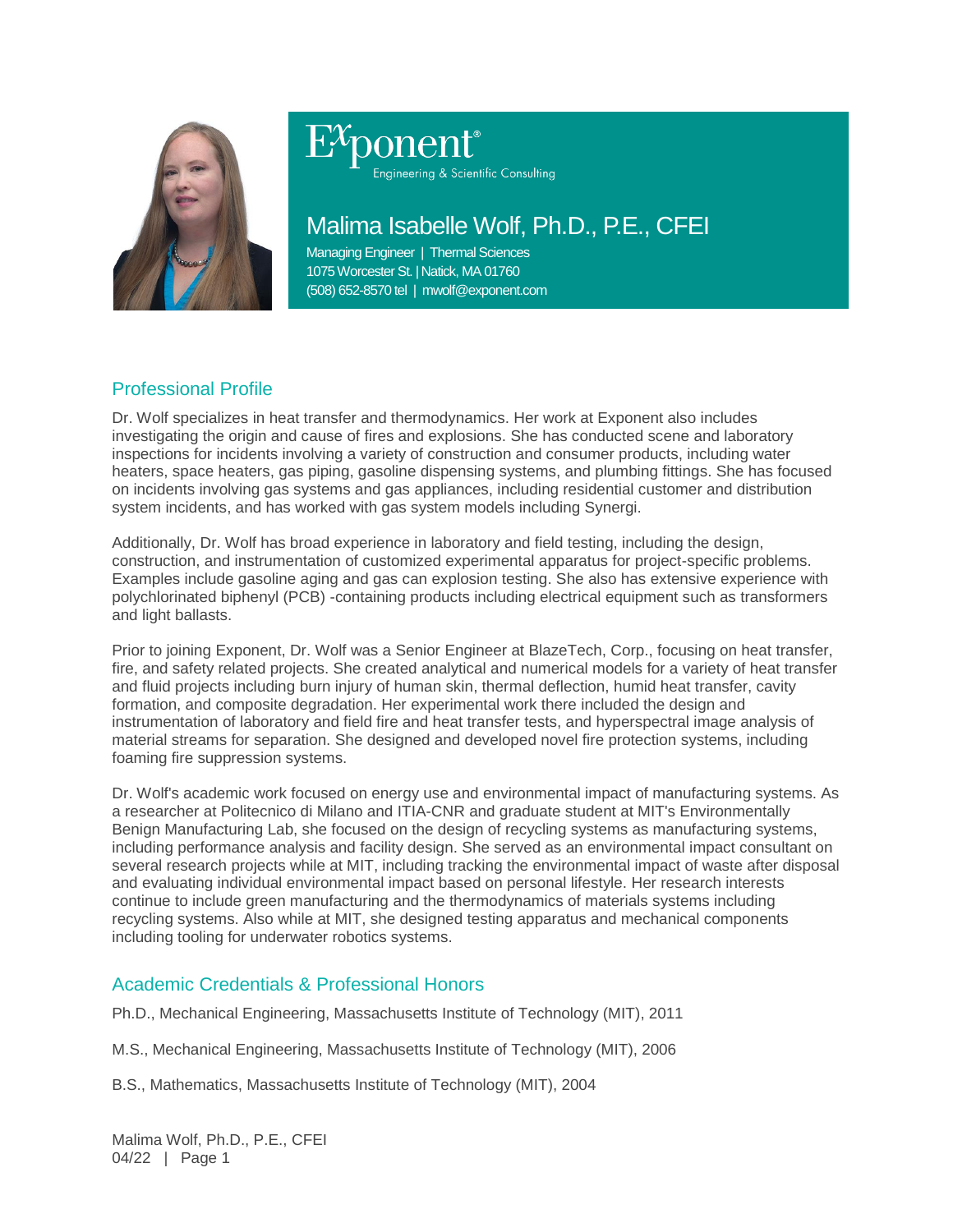B.S., Mechanical Engineering, Massachusetts Institute of Technology (MIT), 2003

#### Licenses and Certifications

Licensed Professional Mechanical Engineer, Massachusetts, #52693

Licensed Professional Mechanical Engineer, Oregon, #97257PE

Certified Fire and Explosion Investigator (CFEI) in accordance with the National Association of Fire Investigators (NAFI)

USCG 100 GT Master Near Coastal w/Sail and Towing Endorsements

Enriched-Air Certified PADI Open Water Diver

### Publications

Davies W, E Wikramanayake, M Wolf, A Hudgins. Transient Effects of Injecting Green Hydrogen into Natural Gas Pipelines. AIChE 10th International Congress on Sustainability Science & Engineering (ICOSSE2021), September 13-15, 2021.

Davies W, M Wolf, M Barry, S O'Hern, T Morse. The Effect of Valve Closure Time on Water Hammer. Proceedings of the ASME 2021 International Mechanical Engineering Congress and Exposition (IMECE2021), November 1-5, 2021.

Ibarreta AF, Colella F, Wolf MI, Yen, M, O'Hern SC, Myers TJ. Modeling of explosion venting fireballs. Proceedings, Mary K O'Connor Process Safety Symposium, College Station, TX, 2019.

Morse TL, Colella F, Wolf MI, Barry MT. Space Heater Fires and Fire Investigation, Proceedings, International Symposium on Fire Investigation Science and Technology, Itasca, IL, 2018.

Ibarreta AF, Colella F, Wolf MI, Vickery J, O'Hern SC, Myers TJ. Measuring leak flow rates in fire and explosion investigations. Proceedings, International Symposium on Fire Investigation Science and Technology, Itasca, IL 2018.

Ibarreta AF, Colella F, Wolf MI, O'Hern SC, Myers TJ. Modeling of explosion venting fireballs. Proceedings, 13th International Symposium on Hazards, Prevention, and Mitigation of Industrial Explosions (ISHPMIE), Kansas City, MO, 2018.

Wolf MI, Colledani M, Gershwin SB, Gutowski TG. A network flow model for the performance evaluation and design of material separation systems for recycling. IEEE Transactions on Automation Science and Engineering, 2013.

Phithakkitnukoon S, Wolf MI, Offenhuber D, Lee D, Biderman A, Ratti C. Tracking trash. IEEE Pervasive Computing, 2013.

Offenhuber D, Wolf MI, Ratti C. Trash Track - Active location sensing for evaluating e-waste transportation. Waste Management & Research, 2013.

Offenhuber D, Lee D, Wolf M, Phithakkitnukoon S, Biderman A, Ratti C. Putting matter in place: tradeoffs between recycling and distance in planning for waste disposal. Journal of the American Planning Association, 2012. JAPA Best Article of 2012

Malima Wolf, Ph.D., P.E., CFEI 04/22 | Page 2